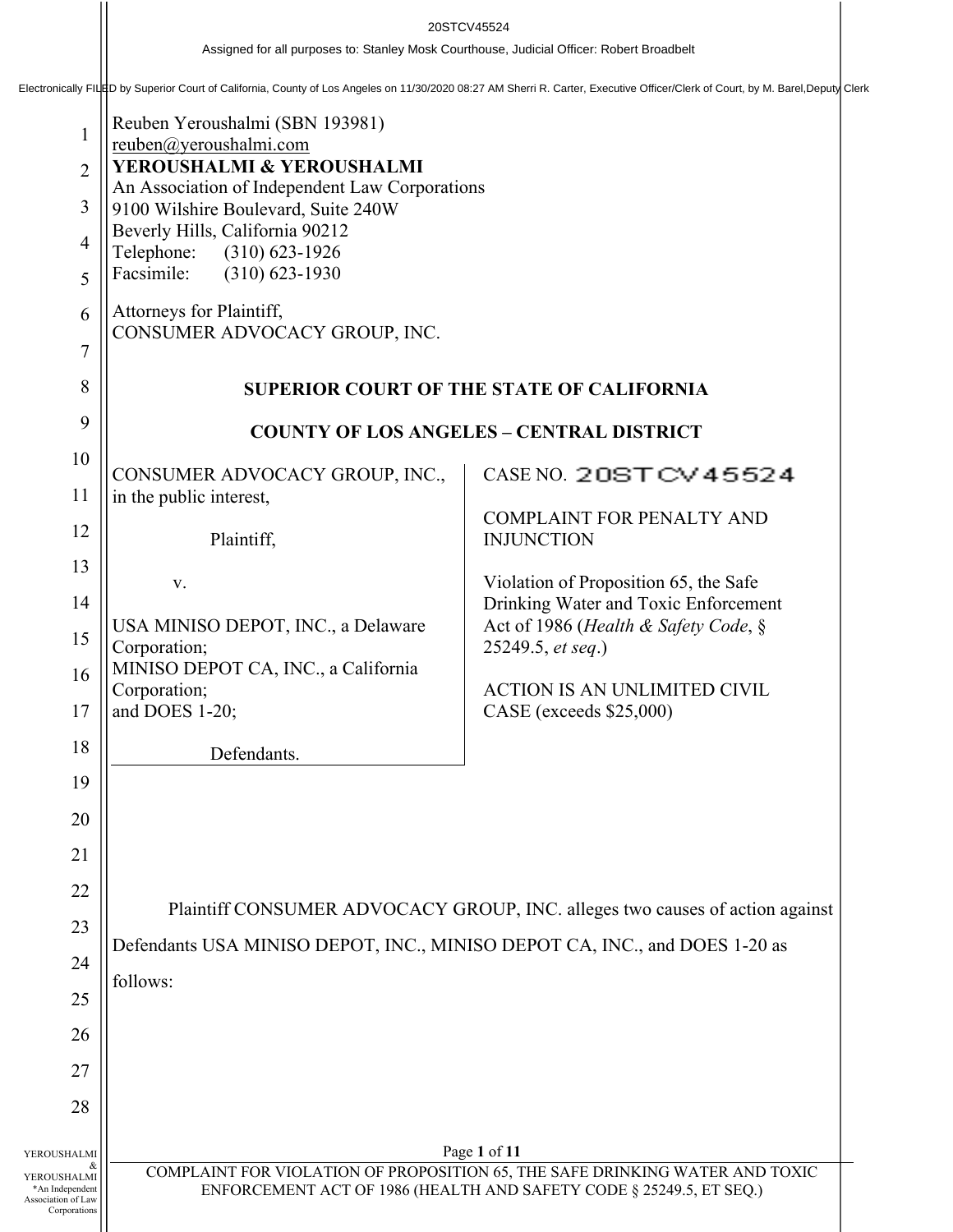| $\mathbf{1}$   |    | <b>THE PARTIES</b>                                                                           |
|----------------|----|----------------------------------------------------------------------------------------------|
| $\overline{2}$ |    | 1. Plaintiff CONSUMER ADVOCACY GROUP, INC. ("Plaintiff" or "CAG") is an                      |
| 3              |    | organization qualified to do business in the State of California. CAG is a person within     |
| $\overline{4}$ |    | the meaning of Health and Safety Code section 25249.11, subdivision (a). CAG, acting         |
| 5              |    | as a private attorney general, brings this action in the public interest as defined under    |
| 6              |    | Health and Safety Code section 25249.7, subdivision (d).                                     |
| $\overline{7}$ |    | 2. Defendant USA MINISO DEPOT, INC. ("USA MINISO") is a Delaware Corporation,                |
| 8              |    | qualified to do business in Delaware, doing business in the State of California at all       |
| 9              |    | relevant times herein.                                                                       |
| 10             |    | 3. Defendant MINISO DEPOT CA, INC. ("MINISO CA") is a California Corporation,                |
| 11             |    | qualified to do business in California, and doing business in the State of California at all |
| 12             |    | relevant times herein.                                                                       |
| 13             |    | 4. Plaintiff is presently unaware of the true names and capacities of defendants DOES 1-20,  |
| 14             |    | and therefore sues these defendants by such fictitious names. Plaintiff will amend this      |
| 15             |    | complaint to allege their true names and capacities when ascertained. Plaintiff is           |
| 16             |    | informed, believes, and thereon alleges that each fictitiously named defendant is            |
| 17             |    | responsible in some manner for the occurrences herein alleged and the damages caused         |
| 18             |    | thereby.                                                                                     |
| 19             |    | 5. At all times mentioned herein, the term "Defendants" includes USA MINISO, MINISO          |
| 20             |    | CA, and DOES 1-20.                                                                           |
| 21             | 6. | Plaintiff is informed and believes, and thereon alleges that each of the Defendants at all   |
| 22             |    | times mentioned herein have conducted business within the State of California.               |
| 23             | 7. | Upon information and belief, at all times relevant to this action, each of the Defendants,   |
| 24             |    | including DOES 1-20, was an agent, servant, or employee of each of the other                 |
| 25             |    | Defendants. In conducting the activities alleged in this Complaint, each of the              |
| 26             |    | Defendants was acting within the course and scope of this agency, service, or                |
| 27             |    | employment, and was acting with the consent, permission, and authorization of each of        |
| 28             |    |                                                                                              |
| HALMI          |    | Page 2 of 11                                                                                 |
| <b>IM.IAF</b>  |    | COMPLAINT FOR VIOLATION OF PROPOSITION 65, THE SAFE DRINKING WATER AND TOXIC                 |

\*An Independent Association of Law Corporations

ENFORCEMENT ACT OF 1986 (HEALTH AND SAFETY CODE § 25249.5, ET SEQ.)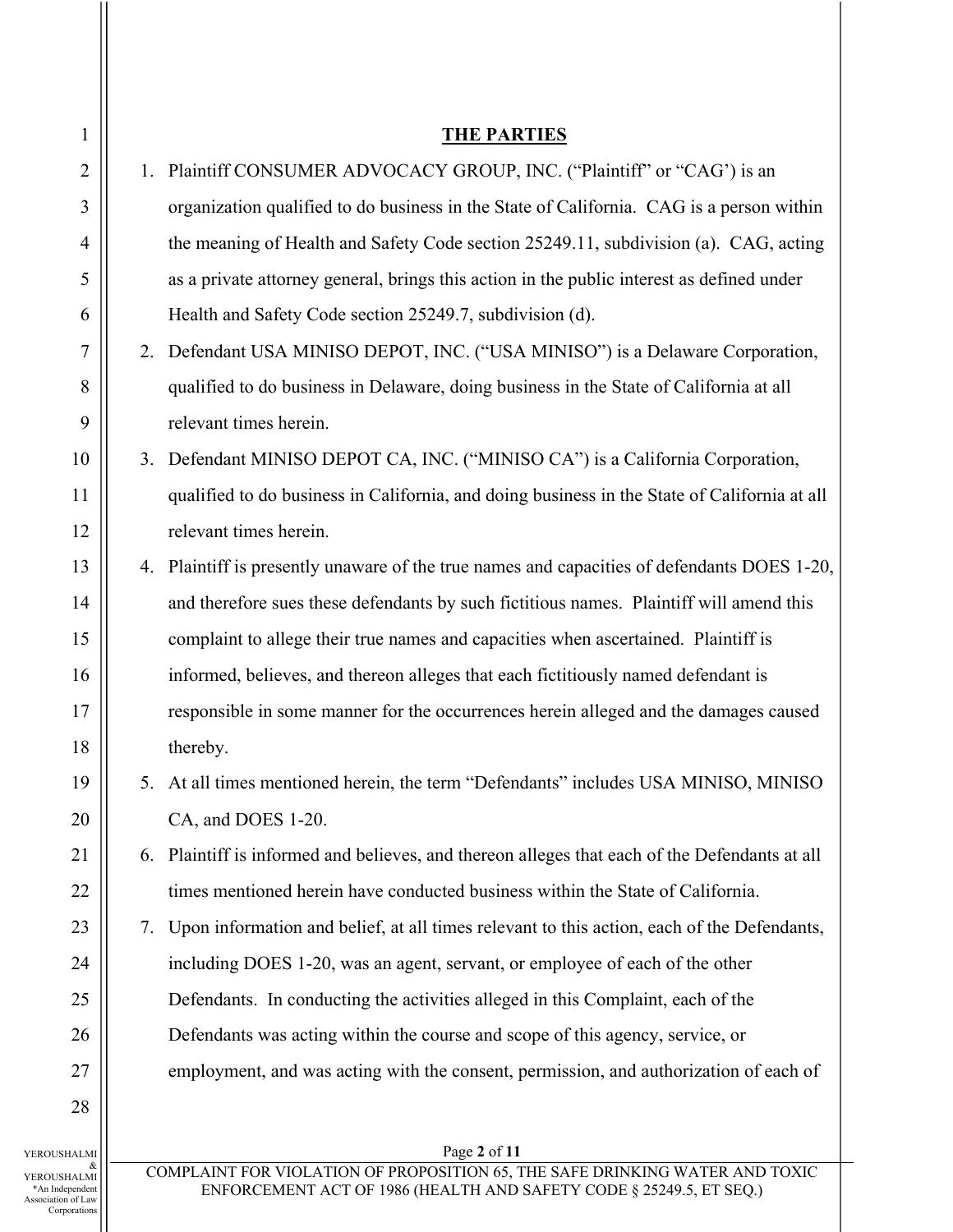the other Defendants. All actions of each of the Defendants alleged in this Complaint were ratified and approved by every other Defendant or their officers or managing agents. Alternatively, each of the Defendants aided, conspired with and/or facilitated the alleged wrongful conduct of each of the other Defendants.

8. Plaintiff is informed, believes, and thereon alleges that at all relevant times, each of the Defendants was a person doing business within the meaning of Health and Safety Code section 25249.11, subdivision (b), and that each of the Defendants had ten (10) or more employees at all relevant times.

# **JURISDICTION**

9. The Court has jurisdiction over this lawsuit pursuant to California Constitution Article VI, Section 10, which grants the Superior Court original jurisdiction in all causes except those given by statute to other trial courts. This Court has jurisdiction over this action pursuant to Health and Safety Code section 25249.7, which allows enforcement of violations of Proposition 65 in any Court of competent jurisdiction.

10. This Court has jurisdiction over Defendants named herein because Defendants either reside or are located in this State or are foreign corporations authorized to do business in California, are registered with the California Secretary of State, or who do sufficient business in California, have sufficient minimum contacts with California, or otherwise intentionally avail themselves of the markets within California through their manufacture, distribution, promotion, marketing, or sale of their products within California to render the exercise of jurisdiction by the California courts permissible under traditional notions of fair play and substantial justice.

11. Venue is proper in the County of Los Angeles because one or more of the instances of wrongful conduct occurred, and continues to occur, in the County of Los Angeles and/or because Defendants conducted, and continue to conduct, business in the County of Los Angeles with respect to the consumer products that are the subject of this action.

YEROUSHALMI & YEROUSHALMI \*An Independent Association of Law Corporations

1

2

3

4

5

6

7

8

9

10

11

12

13

14

15

16

17

18

19

20

21

22

23

24

25

26

27

28

Page **3** of **11**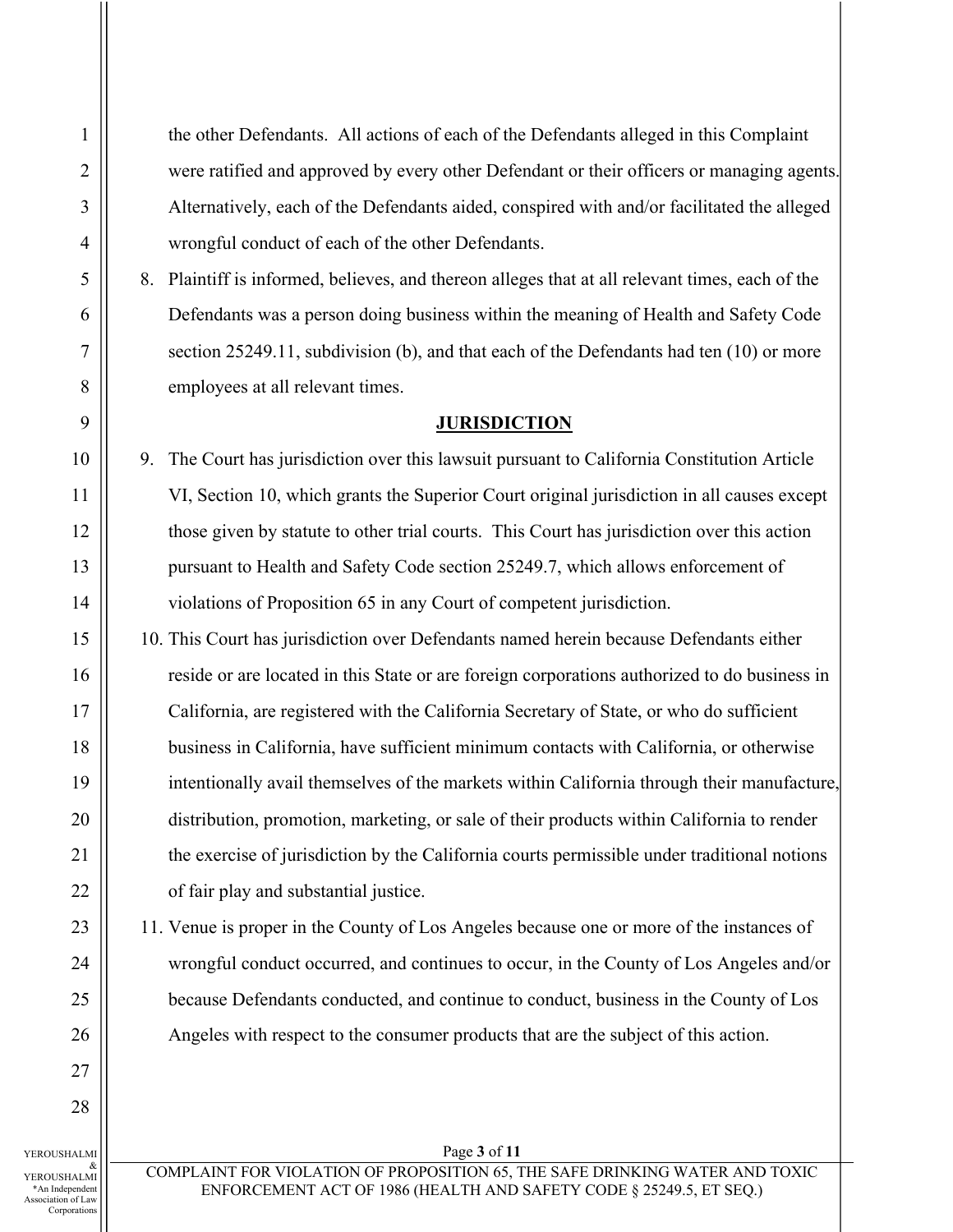# **BACKGROUND AND PRELIMINARY FACTS**

12. In 1986, California voters approved an initiative to address growing concerns about exposure to toxic chemicals and declared their right "[t]o be informed about exposures to chemicals that cause cancer, birth defects, or other reproductive harm." Ballot Pamp., Proposed Law, Gen. Elec. (Nov. 4, 1986) at p. 3. The initiative, The Safe Drinking Water and Toxic Enforcement Act of 1986, codified at Health and Safety Code sections 25249.5, *et seq*. ("Proposition 65"), helps to protect California's drinking water sources from contamination, to allow consumers to make informed choices about the products they buy, and to enable persons to protect themselves from toxic chemicals as they see fit.

- 13. Proposition 65 requires the Governor of California to publish a list of chemicals known to the state to cause cancer, birth defects, or other reproductive harm. *Health & Safety Code* § 25249.8. The list, which the Governor updates at least once a year, contains over 700 chemicals and chemical families. Proposition 65 imposes warning requirements and other controls that apply to Proposition 65-listed chemicals.
- 14. All businesses with ten (10) or more employees that operate or sell products in California must comply with Proposition 65. Under Proposition 65, businesses are: (1) prohibited from knowingly discharging Proposition 65-listed chemicals into sources of drinking water (*Health & Safety Code* § 25249.5), and (2) required to provide "clear and reasonable" warnings before exposing a person, knowingly and intentionally, to a Proposition 65-listed chemical (*Health & Safety Code* § 25249.6).
- 15. Proposition 65 provides that any person "violating or threatening to violate" the statute may be enjoined in any court of competent jurisdiction. *Health & Safety Code* § 25249.7. "Threaten to violate" means "to create a condition in which there is a substantial probability that a violation will occur." *Health & Safety Code* § 25249.11(e). Defendants are also liable for civil penalties of up to \$2,500.00 per day per violation, recoverable in a civil action. *Health & Safety Code* § 25249.7(b).

YEROUSHALMI & YEROUSHALMI \*An Independent Association of Law Corporations

1

2

3

4

5

6

7

8

9

10

11

12

13

14

15

16

17

18

19

20

21

22

23

24

25

26

27

28

# Page **4** of **11**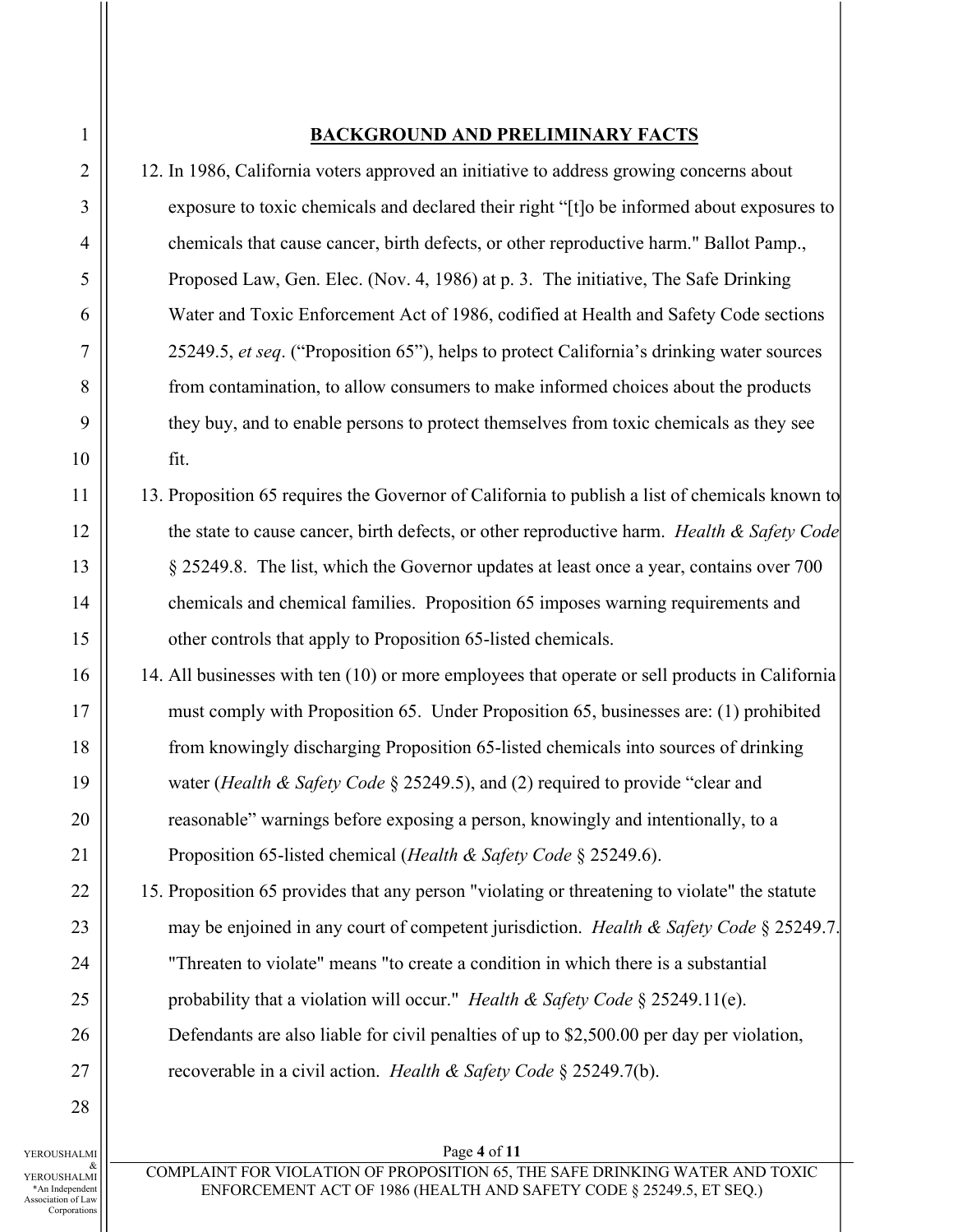16. Plaintiff identified certain practices of manufacturers and distributors of exposing, knowingly and intentionally, persons in California to Proposition 65-listed chemicals via consumer products without first providing clear and reasonable warnings of such to the exposed persons prior to the time of exposure. Plaintiff later discerned that Defendants engaged in such practices.

17. On January 1, 1988, the Governor of California added Di(2-ethylhexyl)phthalate ("DEHP") to the list of chemicals known to the State to cause cancer (*Cal. Code Regs*. tit. 27, § 27001(b)). Pursuant to Health and Safety Code sections 25249.9 and 25249.10, twenty (20) months after addition of DEHP to the list of chemicals known to the State to cause cancer, DEHP became fully subject to Proposition 65 warning requirements and discharge prohibitions.

18. On October 24, 2003, the Governor of California added DEHP to the list of chemicals known to the State to cause reproductive and developmental toxicity (*Cal. Code Regs*. tit. 27, § 27001(c)). Pursuant to Health and Safety Code sections 25249.9 and 25249.10, twenty (20) months after addition of DEHP to the list of chemicals known to the State to cause reproductive and developmental toxicity, DEHP became fully subject to Proposition 65 warning requirements and discharge prohibitions.

# **SATISFACTION OF PRIOR NOTICE**

19. On or about May 11, 2020, Plaintiff gave notice of alleged violations of Health and Safety Code section 25249.6, concerning consumer products exposures, subject to a private action to USA MINISO, MINISO CA, and to the California Attorney General, County District Attorneys, and City Attorneys for each city containing a population of at least 750,000 people in whose jurisdictions the violations allegedly occurred, concerning Sports Armband for Cellphone.

20. On or about May 14, 2020, Plaintiff gave notice of alleged violations of Health and Safety Code section 25249.6, concerning consumer products exposures, subject to a private action to USA MINISO and to the California Attorney General, County District

YEROUSHALMI & YEROUSHALMI \*An Independent Association of Law Corporations

#### Page **5** of **11**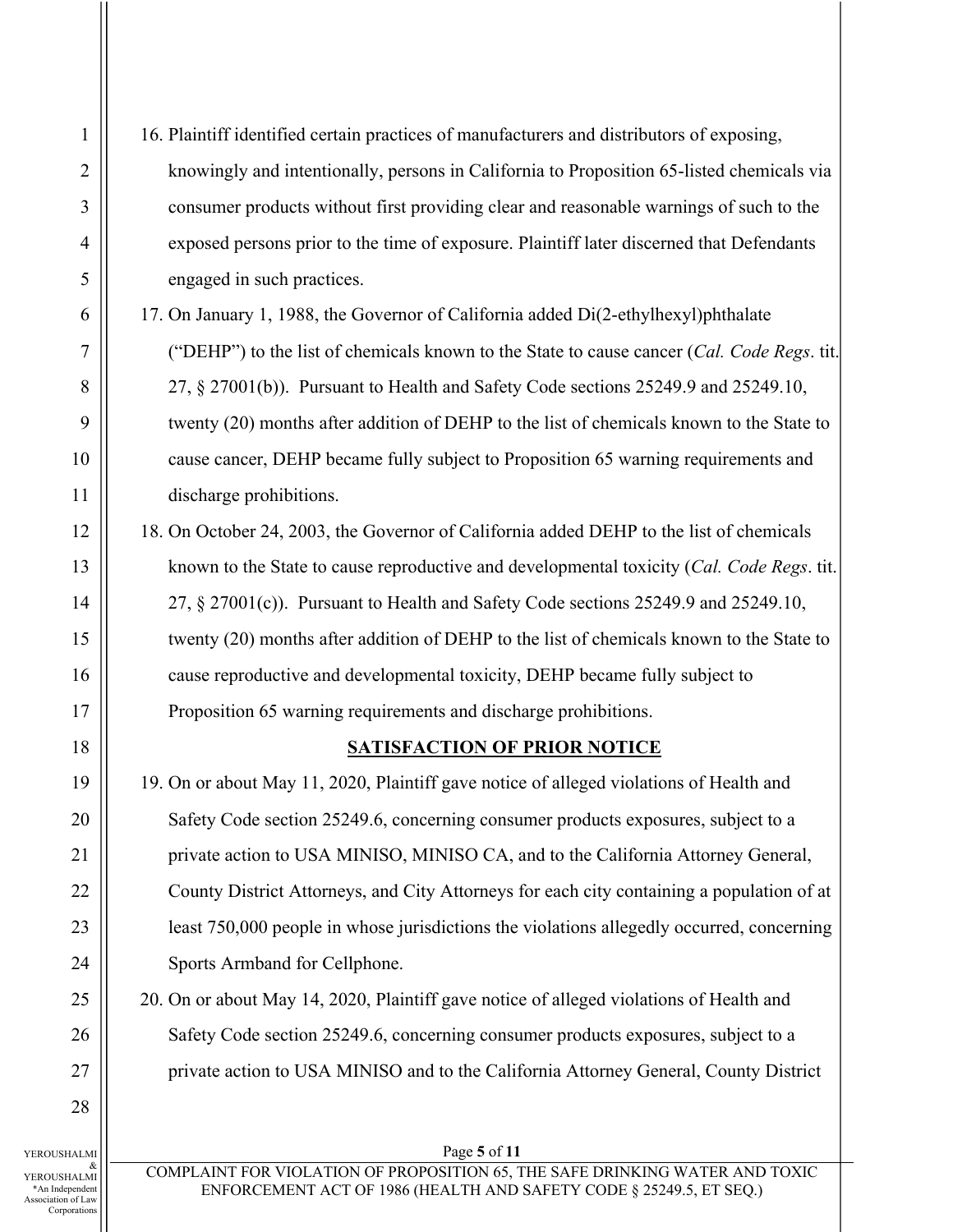Corporations

//

//

//

Attorneys, and City Attorneys for each city containing a population of at least 750,000 people in whose jurisdictions the violations allegedly occurred, concerning Sports Armband with Plastic Components.

21. Before sending the notices of alleged violation, Plaintiff investigated the consumer products involved, the likelihood that such products would cause users to suffer significant exposures to DEHP and the corporate structure of each of the Defendants.

- 22. Plaintiff's notices of alleged violation included a Certificates of Merit executed by the attorney for the noticing party, CAG. The Certificates of Merit stated that the attorney for Plaintiff who executed the certificates had consulted with at least one person with relevant and appropriate expertise who reviewed data regarding the exposures to DEHP, the subject Proposition 65-listed chemical of this action. Based on that information, the attorney for Plaintiff who executed the Certificates of Merit believed there was a reasonable and meritorious case for this private action. The attorney for Plaintiff attached to the Certificates of Merit served on the Attorney General the confidential factual information sufficient to establish the basis of the Certificates of Merit.
- 23. Plaintiff's notices of alleged violations also included Certificates of Service and a document entitled "The Safe Drinking Water & Toxic Enforcement Act of 1986 (Proposition 65) A Summary." *Health & Safety Code* § 25249.7(d).
- 24. Plaintiff is commencing this action more than sixty (60) days from the dates that Plaintiff gave notices of the alleged violations to USA MINISO, MINISO CA, and the public prosecutors referenced in Paragraphs 19-20.

25. Plaintiff is informed, believes, and thereon alleges that neither the Attorney General, nor any applicable district attorney or city attorney has commenced and is diligently prosecuting an action against the Defendants.

Page **6** of **11**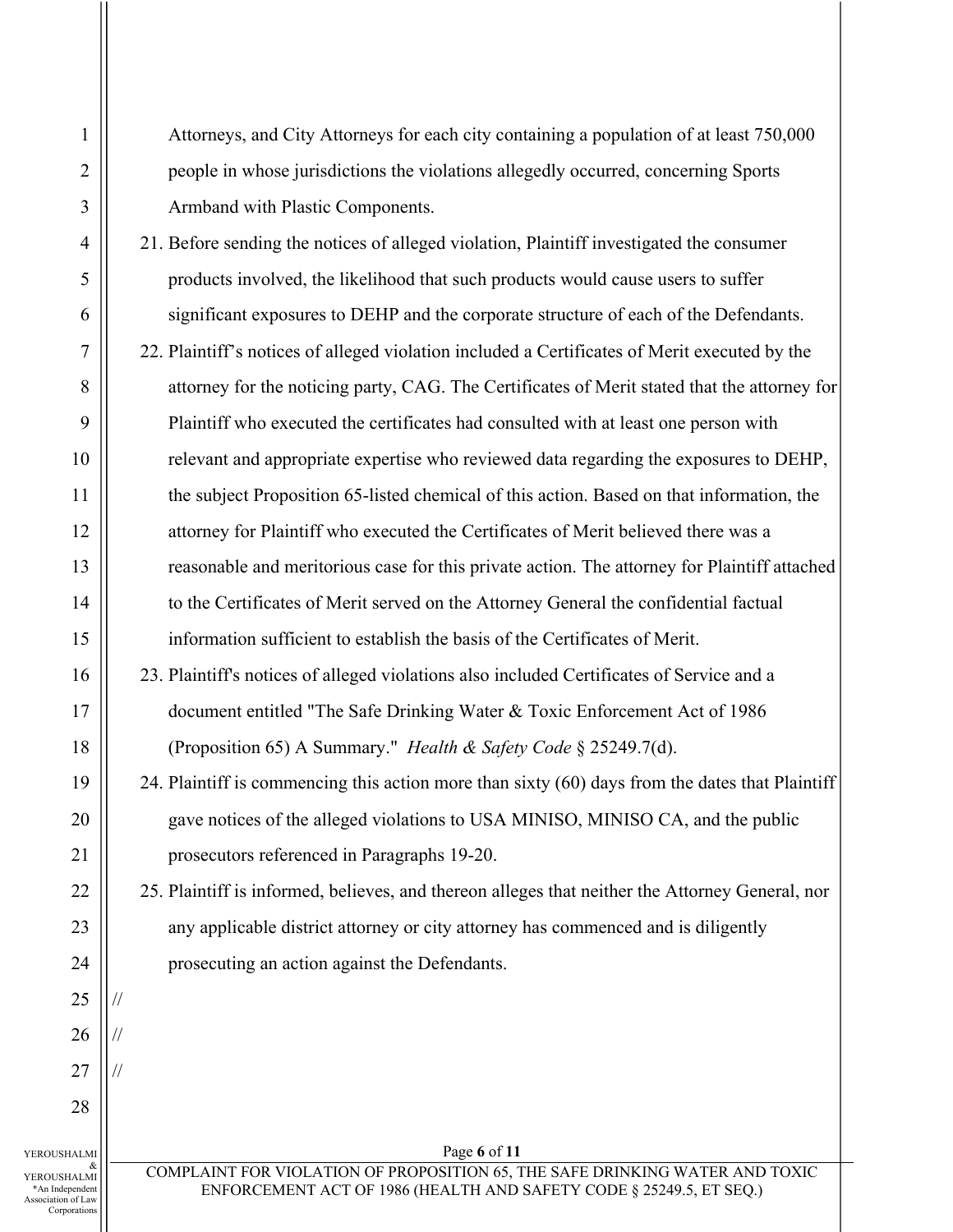# **FIRST CAUSE OF ACTION (By CONSUMER ADVOCACY GROUP, INC. and against USA MINISO, MINISO CA, and DOES 1-10 for Violations of Proposition 65, The Safe Drinking Water and Toxic Enforcement Act of 1986 (***Health & Safety Code***, §§ 25249.5,** *et seq***.))**

# **Cellphone Accessories**

26. Plaintiff CONSUMER ADVOCACY GROUP, INC. repeats and incorporates by reference paragraphs 1 through 25 of this complaint as though fully set forth herein. 27. Each of the Defendants is, and at all times mentioned herein was, a manufacturer, distributor, promoter, or retailer of Sports Armband for Cellphone, including but not limited to: "Miniso Sports Armband for Cellphone"; "5.5 inches Sports Armband for Cellphone (Blue)"; "Net Weight: 46.8 x 15.4 cm"; "Outdoors Sports Mobile phone Armband 5.5 Inches"; "Miniso Japan"; "UPC 4 517895 093124"; Designed by Japan/Made in China" ("Sports Armbands").

28. Sports Armbands contain DEHP.

29. Defendants knew or should have known that DEHP has been identified by the State of California as a chemical known to cause cancer and toxicity and therefore was subject to Proposition 65 warning requirements. Defendants were also informed of the presence of DEHP in Sports Armbands within Plaintiff's notice of alleged violations further discussed above at Paragraph 19.

30. Plaintiff's allegations regarding Sports Armbands concerns "[c]onsumer products exposure[s]," which "is an exposure that results from a person's acquisition, purchase, storage, consumption, or other reasonably foreseeable use of a consumer good, or any exposure that results from receiving a consumer service." *Cal. Code Regs.* tit. 27, § 25602(b). Sports Armbands are consumer products, and, as mentioned herein, exposures to DEHP took place as a result of such normal and foreseeable use.

31. Plaintiff is informed, believes, and thereon alleges that between May 11, 2017 and the present, each of the Defendants knowingly and intentionally exposed California consumers and users of Sports Armbands, which Defendants manufactured, distributed, or sold as mentioned above, to DEHP, without first providing any type of clear and

Page **7** of **11**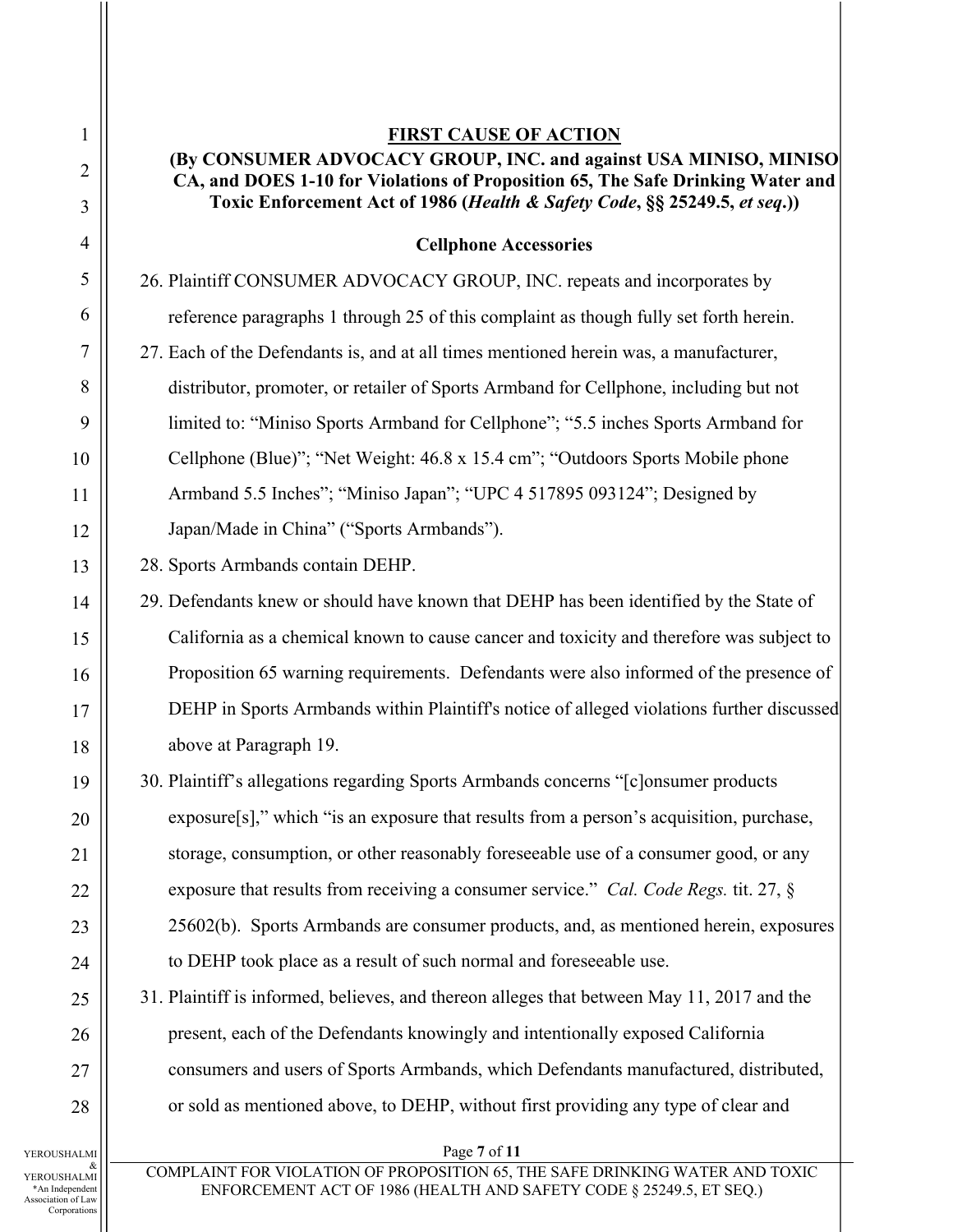reasonable warning of such to the exposed persons before the time of exposure. Defendants have distributed and sold Sports Armbands in California. Defendants know and intend that California consumers will use Sports Armbands, thereby exposing them to DEHP. Defendants thereby violated Proposition 65.

- 32. The principal routes of exposure are through dermal contact and ingestion. Persons sustain exposures by using, handling, or carrying Sports Armbands without wearing gloves or by touching bare skin or mucous membranes with or without gloves after handling Sports Armbands, as well as through direct and indirect hand to mouth contact, hand to mucous membrane, trans-dermal absorption, or breathing in particulate matter emanating from Sports Armbands during use, as well as through environmental mediums that carry the DEHP once contained within the Sports Armbands.
- 33. Plaintiff is informed, believes, and thereon alleges that each of Defendants' violations of Proposition 65 as to Sports Armbands have been ongoing and continuous, as Defendants engaged and continue to engage in conduct which violates Health and Safety Code section 25249.6, including the manufacture, distribution, promotion, and sale of Sports Armbands, so that a separate and distinct violation of Proposition 65 occurred each and every time a person was exposed to DEHP by Sports Armbands as mentioned herein.
- 34. Plaintiff is informed, believes, and thereon alleges that each violation of Proposition 65 mentioned herein is ever continuing. Plaintiff further alleges and believes that the violations alleged herein will continue to occur into the future.
	- 35. Based on the allegations herein, Defendants are liable for civil penalties of up to \$2,500.00 per day per individual exposure to DEHP from Sports Armbands, pursuant to Health and Safety Code section 25249.7(b).
- 36. Plaintiff has engaged in good faith efforts to resolve the claims alleged herein prior to filing this Complaint.

YEROUSHALMI & YEROUSHALMI \*An Independent Association of Law Corporations

1

2

3

4

5

6

7

8

9

10

11

12

13

14

15

16

17

18

19

20

21

22

23

24

25

26

27

28

COMPLAINT FOR VIOLATION OF PROPOSITION 65, THE SAFE DRINKING WATER AND TOXIC ENFORCEMENT ACT OF 1986 (HEALTH AND SAFETY CODE § 25249.5, ET SEQ.)

Page **8** of **11**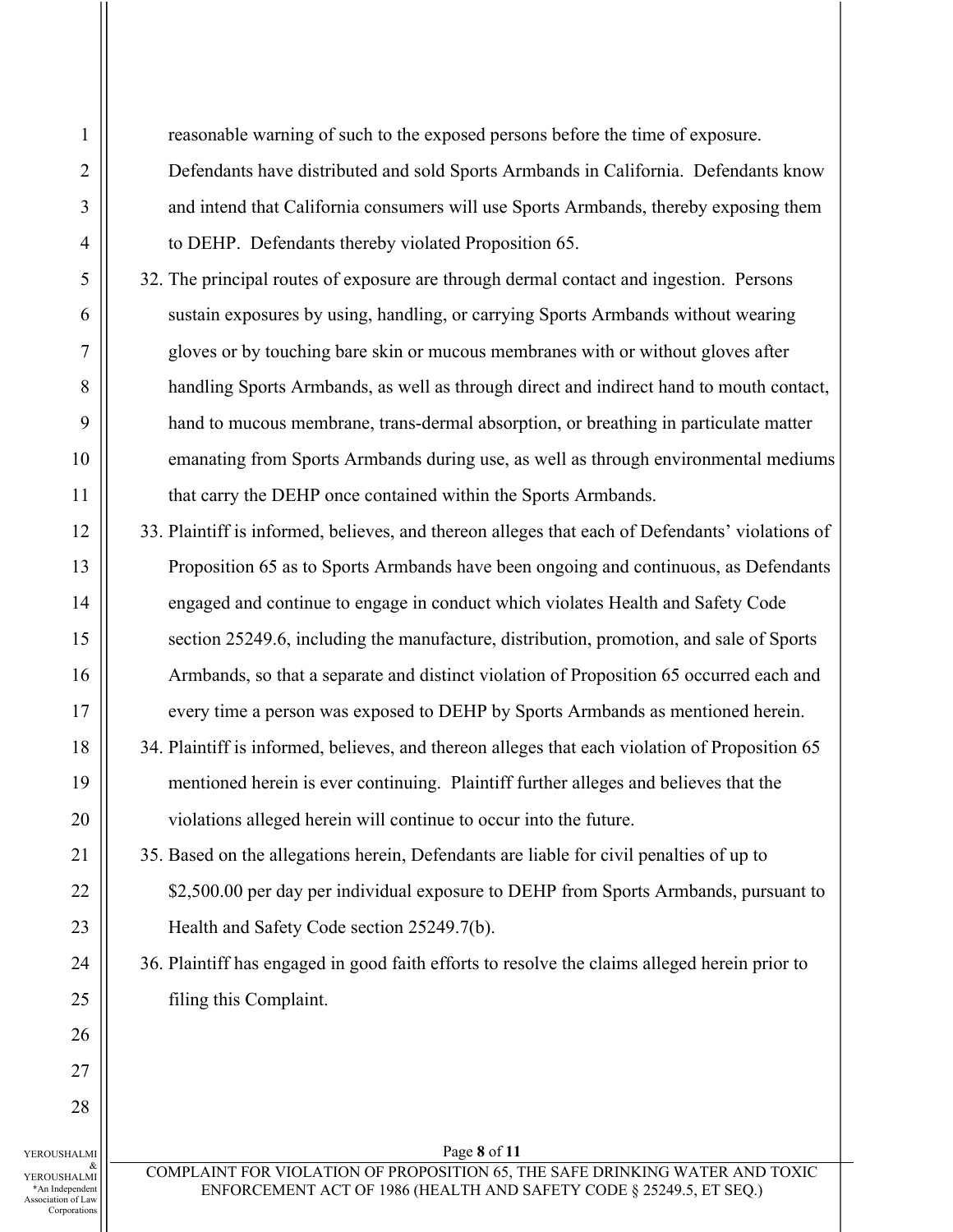1 2 3 4 5 6 7 8 9 10 11 12 13 14 15 16 17 18 19 20 21 22 23 24 25 26 27 28 **SECOND CAUSE OF ACTION (By CONSUMER ADVOCACY GROUP, INC. and against USA MINISO and DOES 11-20 for Violations of Proposition 65, The Safe Drinking Water and Toxic Enforcement Act of 1986 (***Health & Safety Code***, §§ 25249.5,** *et seq***.)) Fitness Accessories** 37. Plaintiff CONSUMER ADVOCACY GROUP, INC. repeats and incorporates by reference paragraphs 1 through 36 of this complaint as though fully set forth herein. 38. Each of the Defendants is, and at all times mentioned herein was, a manufacturer, distributor, promoter, or retailer of Sports Armband with Plastic Components, including but not limited to "MINISO;" "Light & Comfortable Sports Armband for Cellphone"; "SPORTS ARMBAND;" "Directed by Japanese company;" "5.5 inches;" "manufactured for: Miniso Industries Co., Ltd.;" "Distributed by: Miniso International Co., Ltd.;" "Distributed by: USA Miniso Depot, Inc.;" "Designed by Japan. Made in China;" "www.miniso.jp;" "MINISO INDUSTRIES CO., LTD. GINZA KYOYA BLDG. 7F 3- 10-7 GINZA, CHUO-KU, TOKYO 104-0061, JAPAN;" "4 517985 093315;" ("Sports Armbands II"). 39. Sports Armbands II contain DEHP. 40. Defendants knew or should have known that DEHP has been identified by the State of California as a chemical known to cause cancer and toxicity and therefore was subject to Proposition 65 warning requirements. Defendants were also informed of the presence of DEHP in Sports Armbands II within Plaintiff's notice of alleged violations further discussed above at Paragraph 20. 41. Plaintiff's allegations regarding Sports Armbands II concerns "[c]onsumer products exposure[s]," which "is an exposure that results from a person's acquisition, purchase, storage, consumption, or other reasonably foreseeable use of a consumer good, or any exposure that results from receiving a consumer service." *Cal. Code Regs.* tit. 27, § 25602(b). Sports Armbands II are consumer products, and, as mentioned herein, exposures to DEHP took place as a result of such normal and foreseeable use.

YEROUSHALMI & YEROUSHALMI \*An Independent Association of Law Corporations

# Page **9** of **11**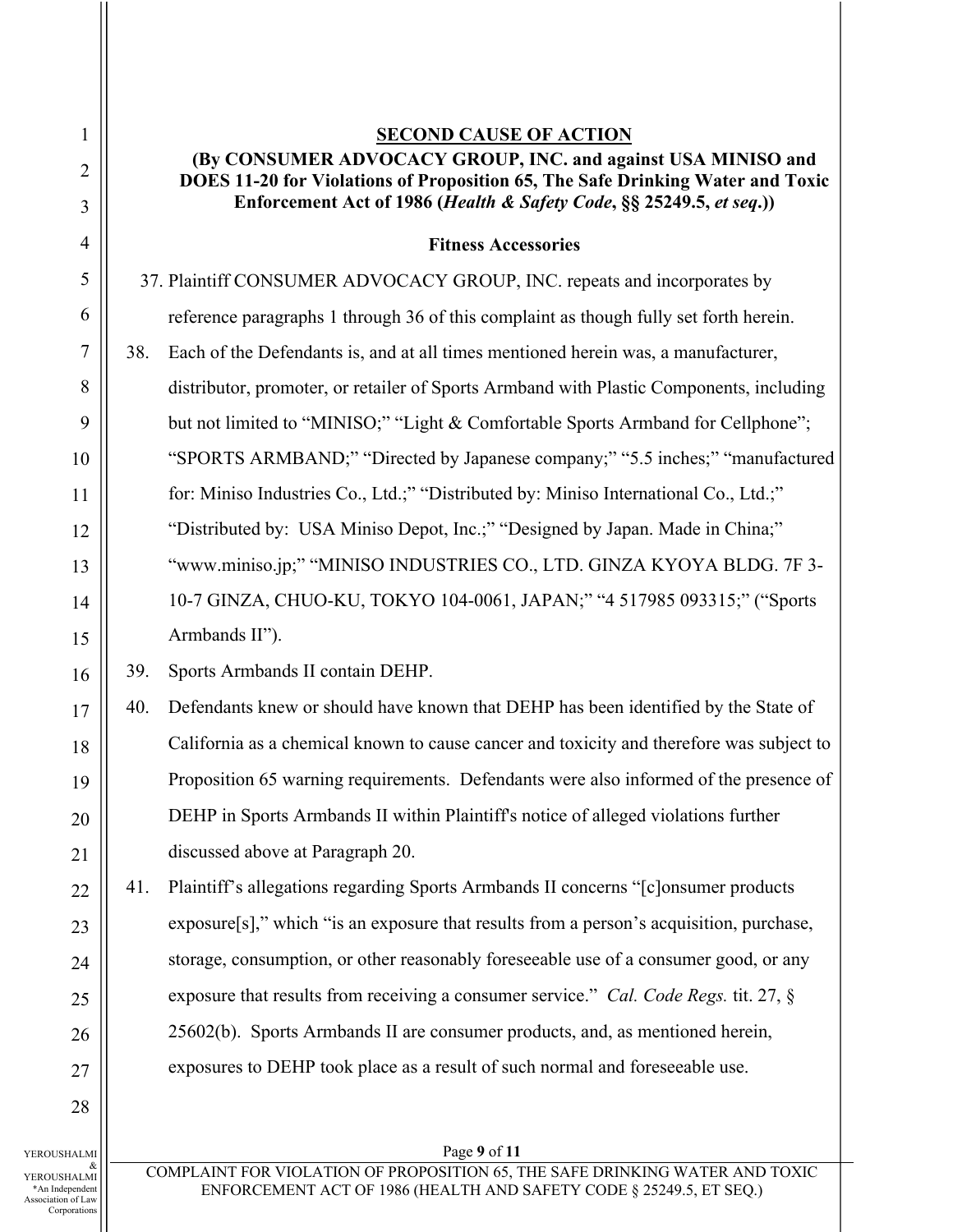1 2 3 4 5 6 7 8 9 42. Plaintiff is informed, believes, and thereon alleges that between May 14, 2017 and the present, each of the Defendants knowingly and intentionally exposed California consumers and users of Sports Armbands II, which Defendants manufactured, distributed, or sold as mentioned above, to DEHP, without first providing any type of clear and reasonable warning of such to the exposed persons before the time of exposure. Defendants have distributed and sold Sports Armbands II in California. Defendants know and intend that California consumers will use Sports Armbands II, thereby exposing them to DEHP. Defendants thereby violated Proposition 65. 43. The principal routes of exposure are through dermal contact and ingestion. Persons sustain exposures by using, handling, or carrying Sports Armbands II without wearing gloves or by touching bare skin or mucous membranes with or without gloves after handling Sports Armbands II, as well as through direct and indirect hand to mouth contact, hand to mucous membrane, trans-dermal absorption, or breathing in particulate matter emanating from Sports Armbands II during use, as well as through environmental mediums that carry the DEHP once contained within the Sports Armbands II. 44. Plaintiff is informed, believes, and thereon alleges that each of Defendants' violations of Proposition 65 as to Sports Armbands II have been ongoing and continuous, as Defendants engaged and continue to engage in conduct which violates Health and Safety Code section 25249.6, including the manufacture, distribution, promotion, and sale of Sports Armbands II, so that a separate and distinct violation of Proposition 65 occurred each and every time a person was exposed to DEHP by Sports Armbands II as mentioned herein. 45. Plaintiff is informed, believes, and thereon alleges that each violation of Proposition 65 mentioned herein is ever continuing. Plaintiff further alleges and believes that the violations alleged herein will continue to occur into the future.

& YEROUSHALMI \*An Independent Association of Law Corporations

Page **10** of **11**